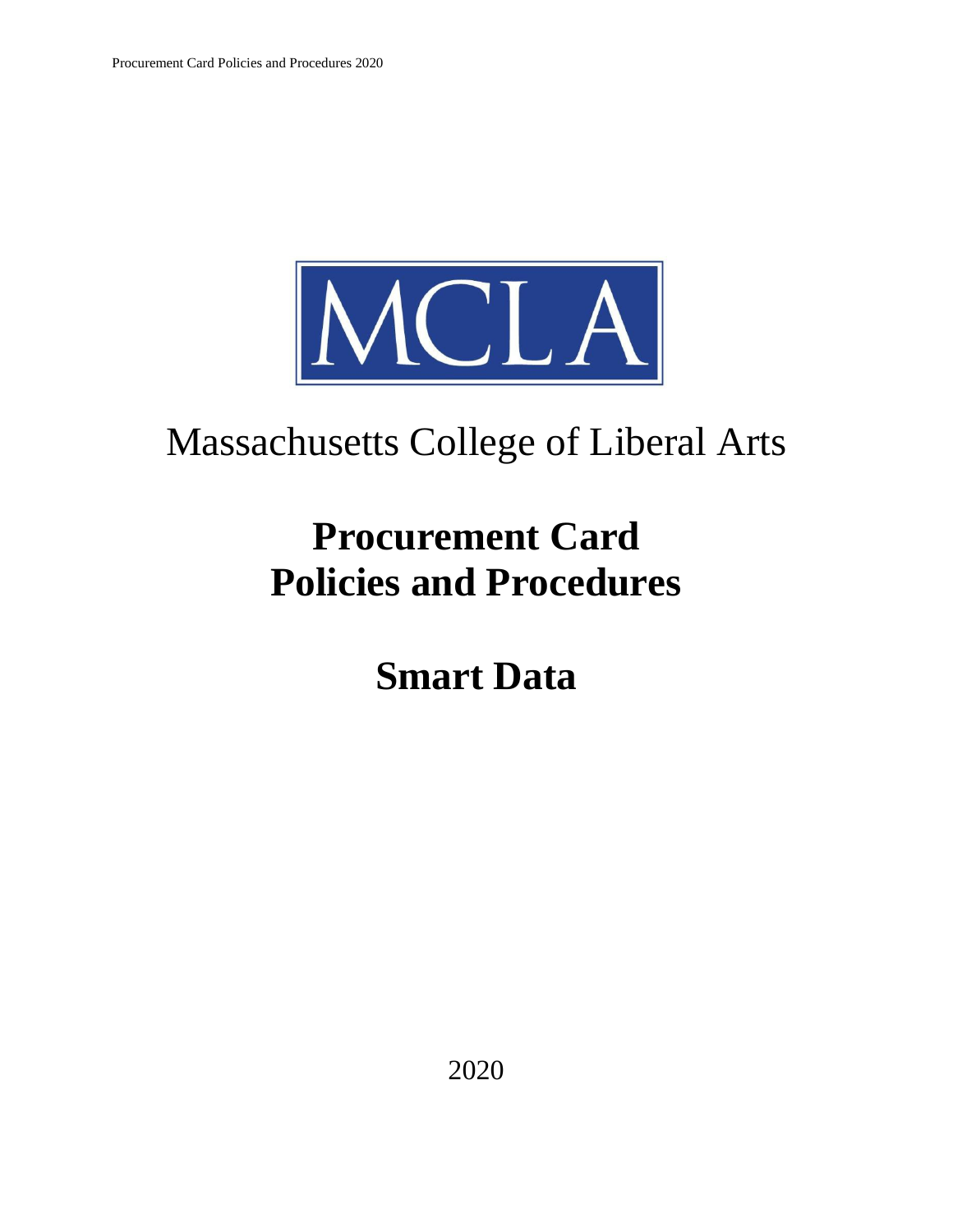## Massachusetts College of Liberal Arts Procurement Card Policies and Procedures Table of Contents

| <b>Section</b>                          | Page #         |
|-----------------------------------------|----------------|
| 1. Introduction                         | 1              |
| 2. Card Issuance Guidelines             | 1              |
| 3. Benefits                             | $\overline{2}$ |
| 4. No Personal Purchases                | $\overline{2}$ |
| 5. Procard Purchasing Authority         | $\overline{2}$ |
| 6. The Authorization Process            | 3              |
| 7. Accounts and Object Codes            | 3              |
| 8. Restricted Commodities               | $\overline{4}$ |
| 9. Contract Compliance                  | 4              |
| 10. Procard Activation                  | 4              |
| 11. How to Order                        | 5              |
| 12. Shipping Instructions               | 5              |
| 13. Responsibility for Receipt of Goods | 6              |
| 14. Responsibility for Return Goods     | 6              |
| 15. Cardholder Record Management        | 6              |
| 16. Cardholder Review of Account        | 7              |
| 17. Administrative Review of Account    | 7              |
| 18. Procard Audits                      | 8              |
| 19. College Billing                     | 8              |
| 20. Purchasing Card Security            | 8              |
| 21. Cardholder Separation from College  | 8              |
| 22. Definitions                         | 9              |
| 23. Contact Information                 | 9              |
|                                         |                |

### **Appendices**

Procard Agreement Procard Monthly Log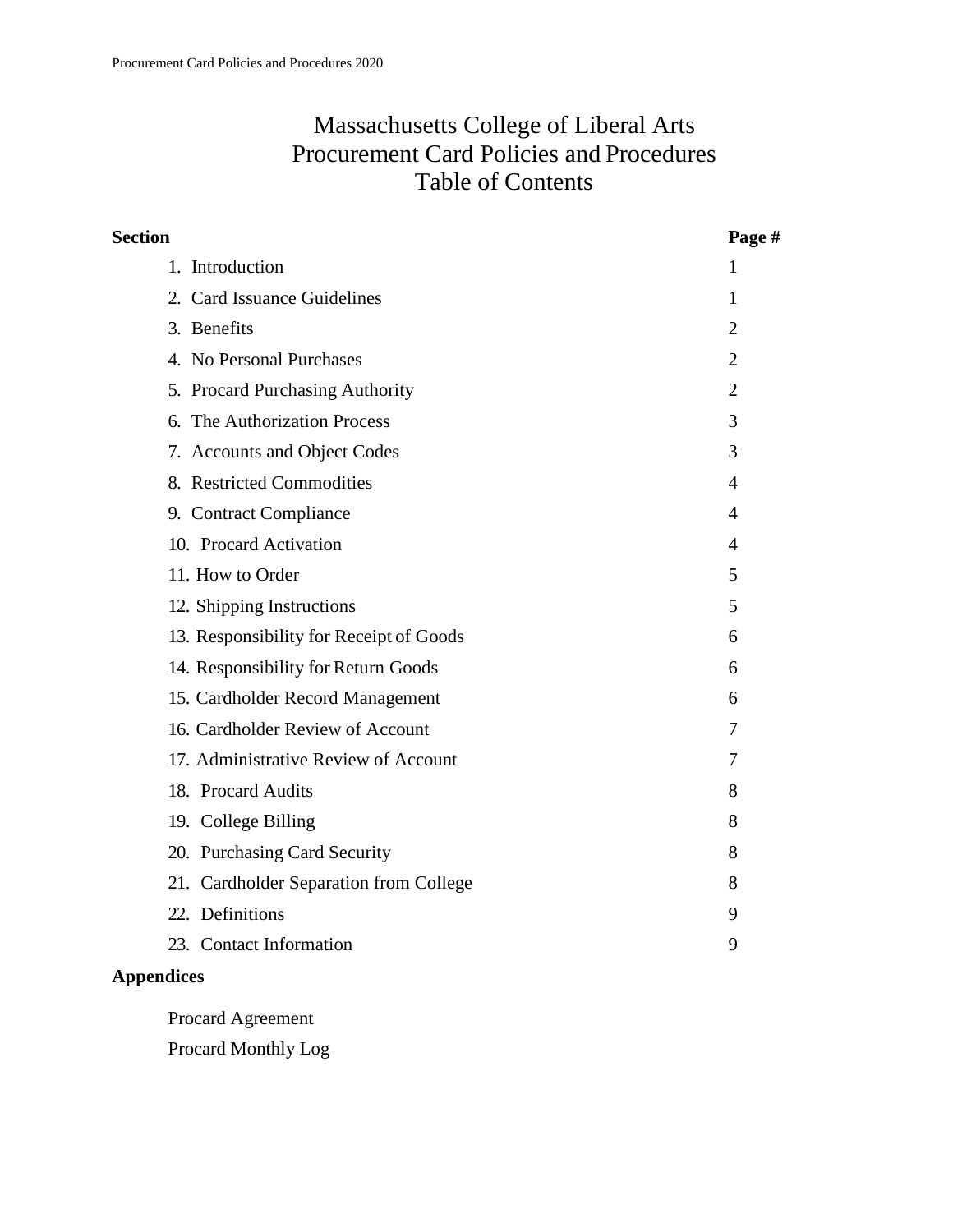## **Massachusetts College of Liberal Arts Procurement Card Policies and Procedures**

#### <span id="page-2-0"></span>**1. Introduction**

The Procard provides an efficient and effective method to purchase and pay for consumable commodities of low dollar value. The card is a MasterCard credit card, backed by JP Morgan Chase of Salt Lake City, UT.

This User Guide outlines the benefits of the Procard program to cardholders as well as to departments and to the College as a whole. It also provides users with the information they will need to use the card and to understand their responsibilities as cardholders.

#### <span id="page-2-1"></span>**2. Card Issuance Guidelines**

Cards are issued on a limited basis to MCLA employees at the approval of their department head, or department chair (in the case of faculty).

Cards are issued to staff who travel extensively as a condition of their work responsibilities or those who manage travel for others (e.g., admission counselors, athletics department staff), and staff who may be required make purchases (e.g., the College treasurer, facilities director, residential program and student activities directors, IT staff) in the course of their duties from vendors who do not accept purchase orders.

In the case of faculty or staff who are issued cards required for travel, the College has the ability to maintain the cardholder's account in an inactive state except at times when the card is activated as part of approved College travel.

In order to be issued a card, an employee must provide information to the program administrator who will fill out a purchasing card application. As part of the application process, the department head determines the monthly transaction limit, the single transaction limit, and the number of daily and monthly transactions allowed by the cardholder.

The vice president or dean of the employee's division also must sign off onthe application.

In receiving the card, the cardholder agrees to the terms of the MCLA cardholder agreement (see appendix), and to return the card immediately upon request or upon termination of employment, retirement, or change in employment status (e.g., reassignment).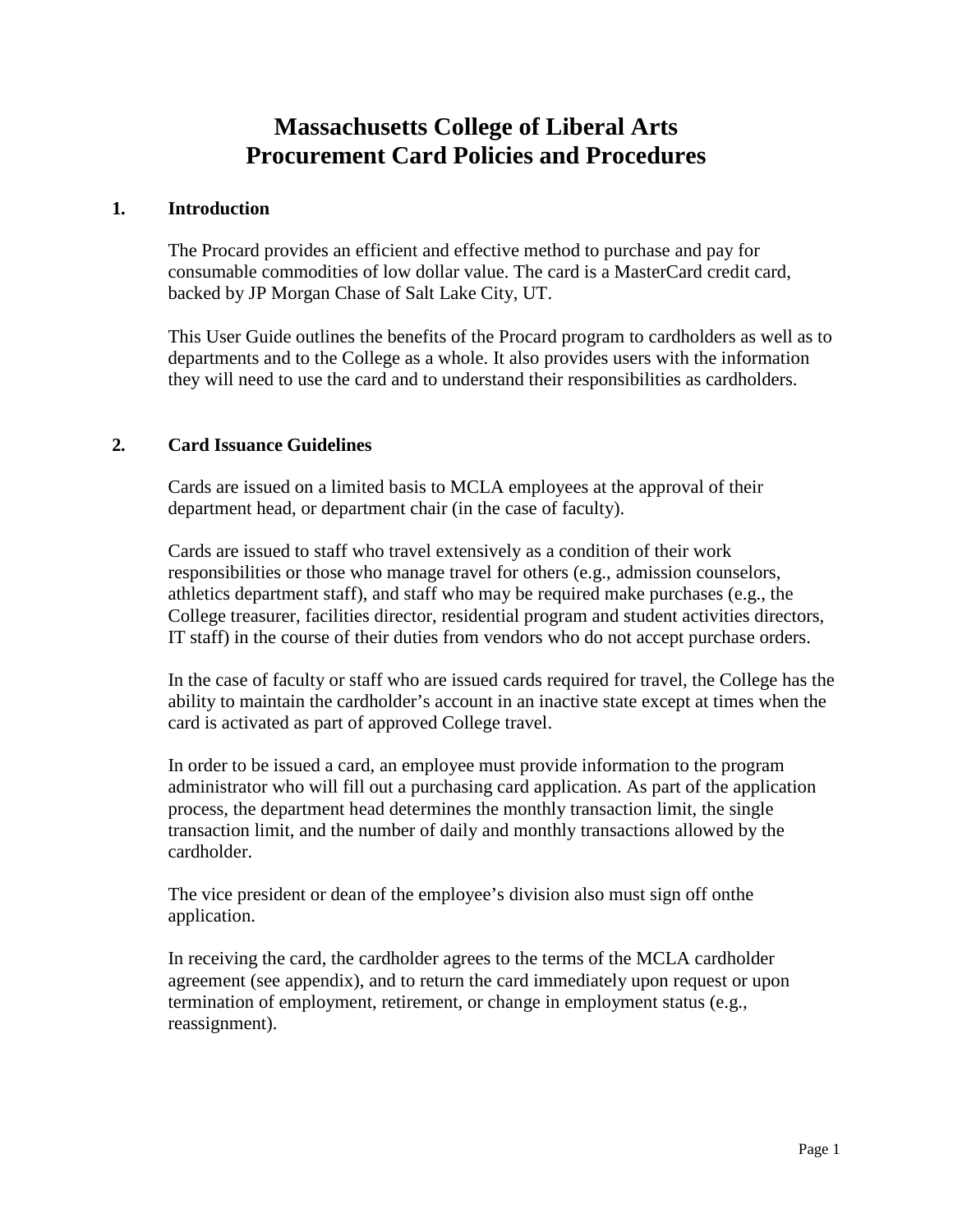#### <span id="page-3-0"></span>**3. Benefits**

Use of the Procard offers significant benefits:

#### **Benefits to the Cardholder**

- Allows cardholders to make purchases much more efficiently than with the traditional purchase order/payment methods.
- Allows cardholders to make online purchases and purchases from vendors who do not accept purchase orders.

#### **Benefits to the College**

- Enables Purchasing and Accounts Payable to focus on higher yield, more value added activities, such as the creation of more improved contracts and the timely processing of invoices and payment.
- Reduces the number of purchase orders, invoices, and checks.
- Saves the costs associated with mailing purchase orders and payments.

#### <span id="page-3-1"></span>**4. No Personal Purchases**

The Procard is designed to be used for purchases **related to College business only**. Use of the card for **personal use is strictly prohibited**. The Administration & Finance office is responsible for monitoring the effectiveness of the Procard Program. If you have any questions regarding the program or the appropriate use of the Procard, please contact William Norcross at 413-662-5529.

#### <span id="page-3-2"></span>**5. Procard Purchasing Authority**

The Procard simplifies the process for the purchase and payment of goods. Purchasing authority is delegated to the authorized cardholder in accordance with approved budget and program needs. This enables the cardholder to make purchases directly fromvendors. When the goods are purchased or received, the cardholder must retain the receipt, packing list, or other documentation provided by the vendor to demonstrate proof of purchase.

Once a month, the cardholder will receive a statement from JP Morgan Chase that lists all the cardholder's purchase transactions. The cardholder will reconcile the documentation to the monthly statement and place it on file for review and audit purposes.

The cardholder or designated staff also must log into the JP Morgan Chase SmartData Web site at least monthly to input purchase descriptions and accounting codes.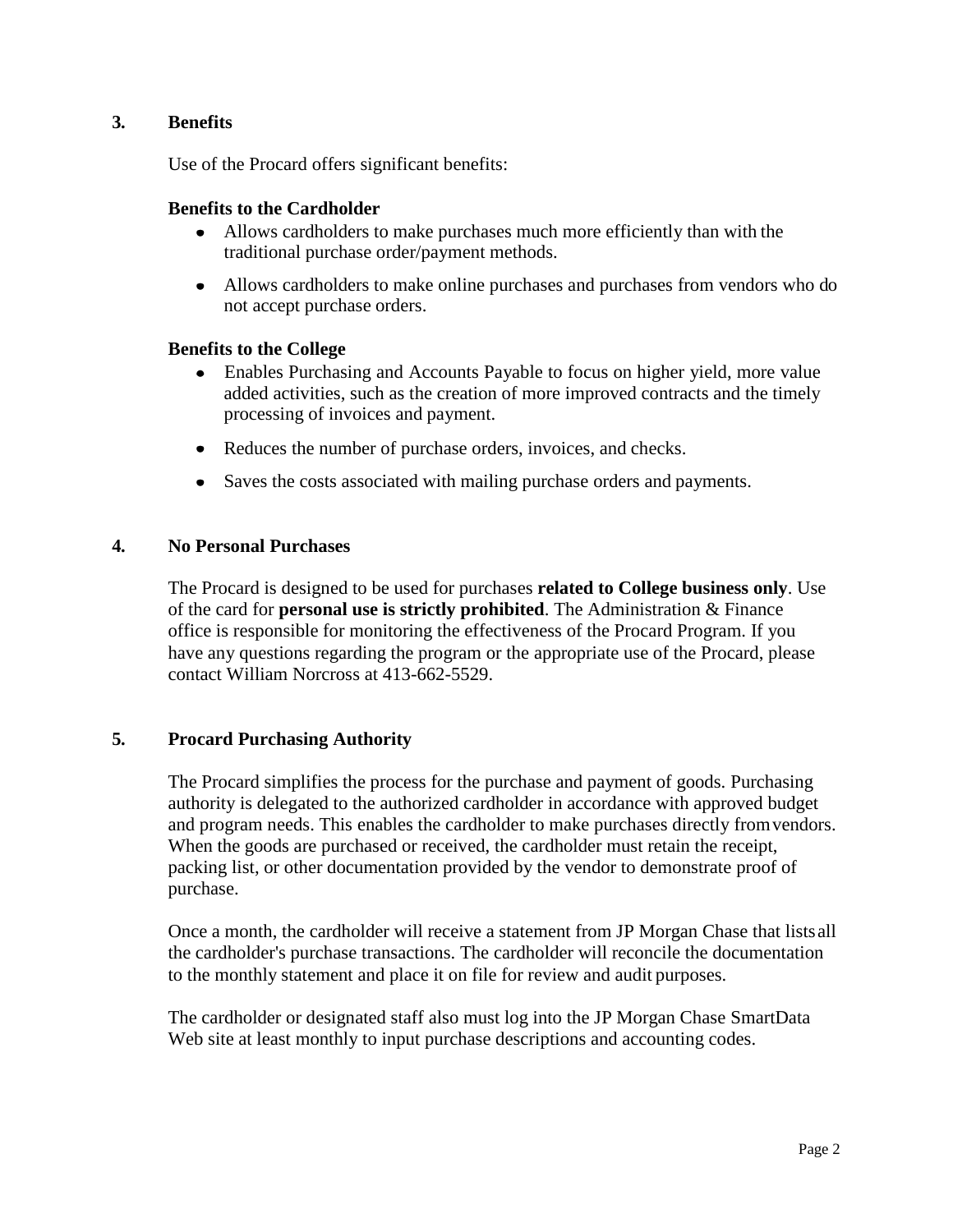#### <span id="page-4-0"></span>**6. The Authorization Process**

Purchases are authorized according to the limits established for the cardholder's account. Each account includes several predefined limits:

- Daily purchase amount Daily transaction limit
- 
- Monthly purchase amount Monthly transaction limit
- 

In addition, cardholders who have been issued cards for travel must limit their use of the card to travel related expenses only. Allowable travel expenses include hotel, fuel, and parking charges. Use of the card for meals when carrying out professional duties may be allowed if approved in advance.

All transactions are approved or declined instantaneously at the point of sale based on these limits. If a cardholder exceeds their daily limit, their card will be disabled until the next day; if they exceed the monthly limit, the card is disabled until the start of the next monthly billing cycle. In such cases, the cardholder must inform their supervisor that the limit was exceed and the card temporarily disabled.

In addition, purchases must be aligned with an account line in the college budget. If the budgeted line is expended, no purchases should be made until the budgeted funds are available.

The cardholder, with approval from their department head, may request an increase or decrease on the their card limit.

#### <span id="page-4-1"></span>**7. Accounts and Object Codes**

The Procard may **not** be used for purchases against state appropriated accounts (A10, MMARS).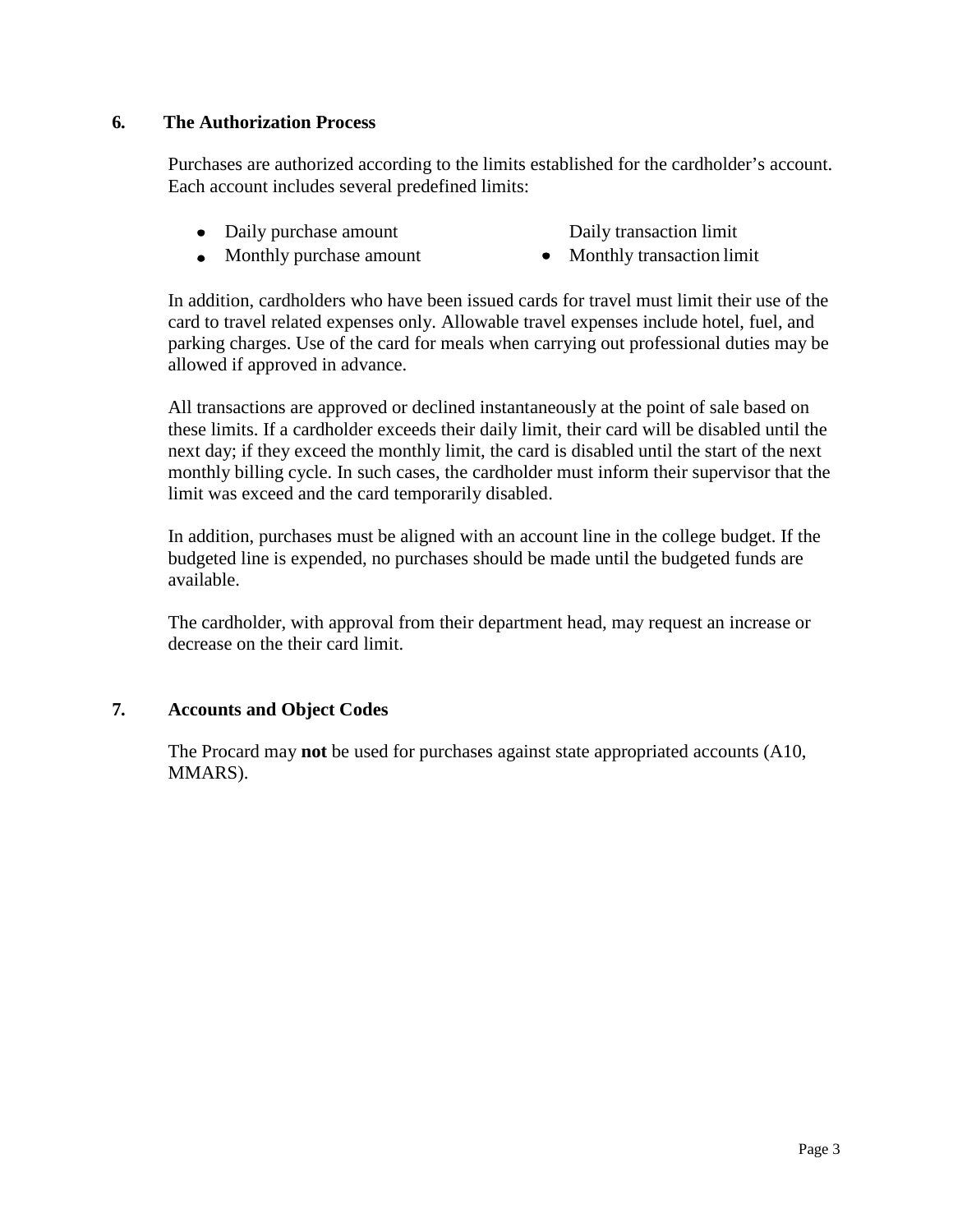#### <span id="page-5-0"></span>**8. Restricted Commodities**

The Procard may be used for most purchases, with the exception of those contained in the list below. **Except in circumstances with prior authorization from the Administration & Finance Office, the Procard shall not be used for the following:**

- Alcoholic Beverages
- Cash Advances
- Contract agreements that require a signature
- Donations and Gifts
- Equipment
- Gift Cards
- Hazardous Materials
- Insurance
- Lease or Lease to Purchase
- Personal Items
- Prescription Drugs and controlled substances
- Reimbursements of any type
- $\bullet$ Services of any type

#### <span id="page-5-1"></span>**9. Contract Compliance**

The ability to use the card as a convenient and efficient procurement tool does not signal a change in policy regarding compliance with the College contract suppliers. If the desired item is available on an established State, MHEC, or College contract, it is recommended to be purchased from the contract vendor.

The Purchasing Department is authorized to bid for, and issue, contracts that will provide the College with the "least total cost" arrangements for consumable supplies required from outside vendors.

Information about current contracted vendors may be found online at:

- State Contracts: www.mass.gov/buy-from-a-statewide-contract
- MHEC Contract vendors: [www.mhec.net](http://www.mhec.net/)

#### <span id="page-5-2"></span>**10. Procard Activation**

You must telephone MasterCard at the number indicated on your Procard to activate your credit card, before you use it. MasterCard will verify your identity, to ensure that you are indeed the legitimate Cardholder. Remember that only the Cardholder is authorized to use the Procard. You are responsible for all activity against the cards and may not share your Procard with anyone.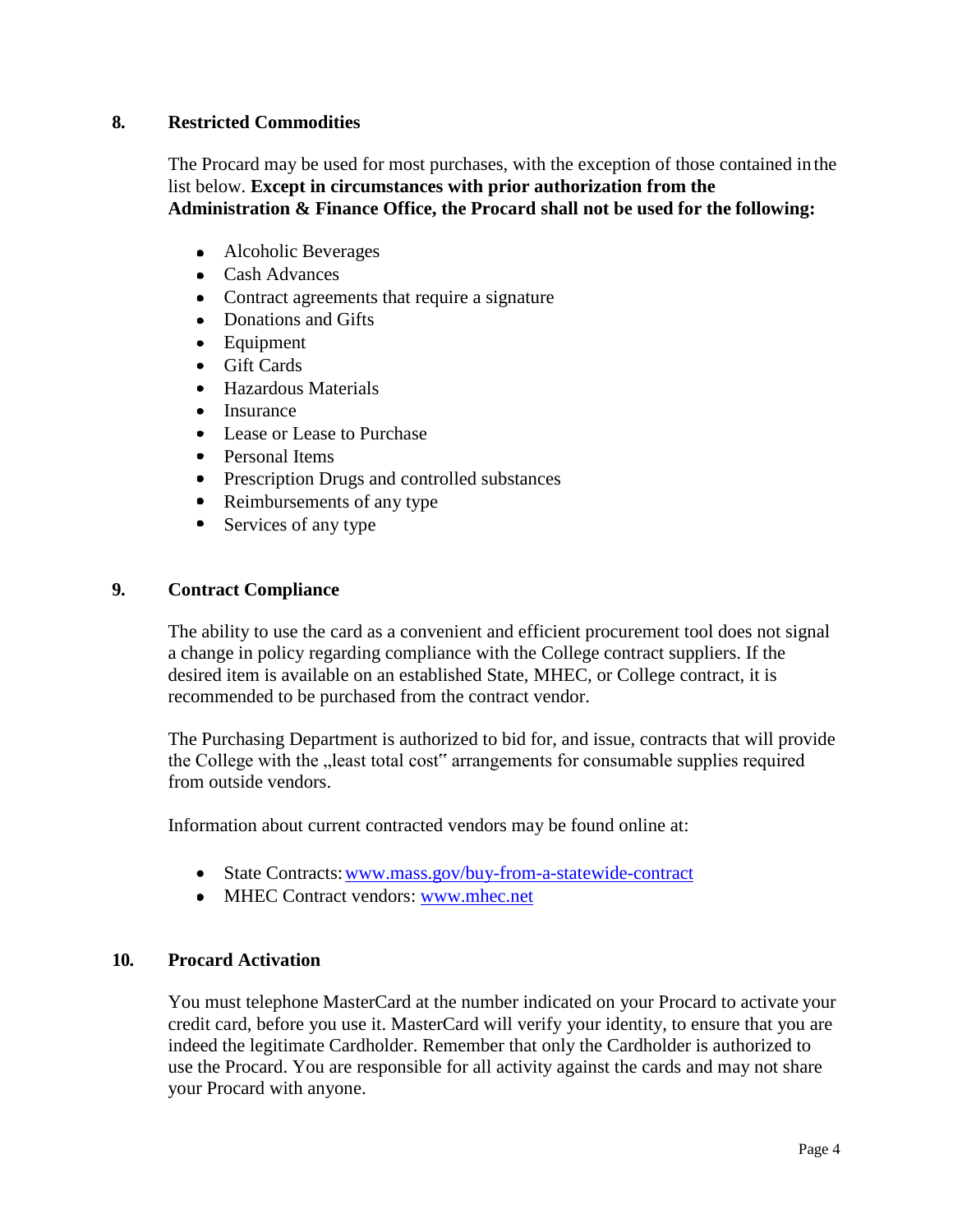#### <span id="page-6-0"></span>**11. How To Order**

The Procard may be used for puchases in person, over the phone, online, or by mail. Prior to placing the order, check to see if the item(s) is available from a contracted vendor.

#### **When placing an order over the phone, please be sure to provide the vendor with the following information:**

- Identify yourself as a Massachusetts College of Liberal Arts employee.
- State that you wish to make a College purchase using the College MasterCard.  $\bullet$
- State that the College is **tax exempt** and give the vendor the College's tax exempt number, which is listed, on the front of the card **(999-089-561)**.
- Provide your name, Procard number and Card ExpirationDate.
- State the quantities and descriptions of the consumable supplies that you require.
- Verify the total cost of the purchase with the vendor.

#### <span id="page-6-1"></span>**12. Shipping Instructions**

Tell the vendor that the address label/packing list that accompanies the package(s) must contain the following information:

- Cardholder's name
- Name of the department to which the package belongs
- The building of the department

#### **Packages that are not sent via U.S. or express mail are to be sent to:**

#### **Massachusetts College of Liberal Arts 375 Church Street North Adams, MA 01247**

Please note that, by law, vendors are not permitted to bill credit cards for purchases until the items have been shipped and the transaction will not go against your card until that time. In most instances, your card account will be debited within 48 hours after the vendor ships your merchandise.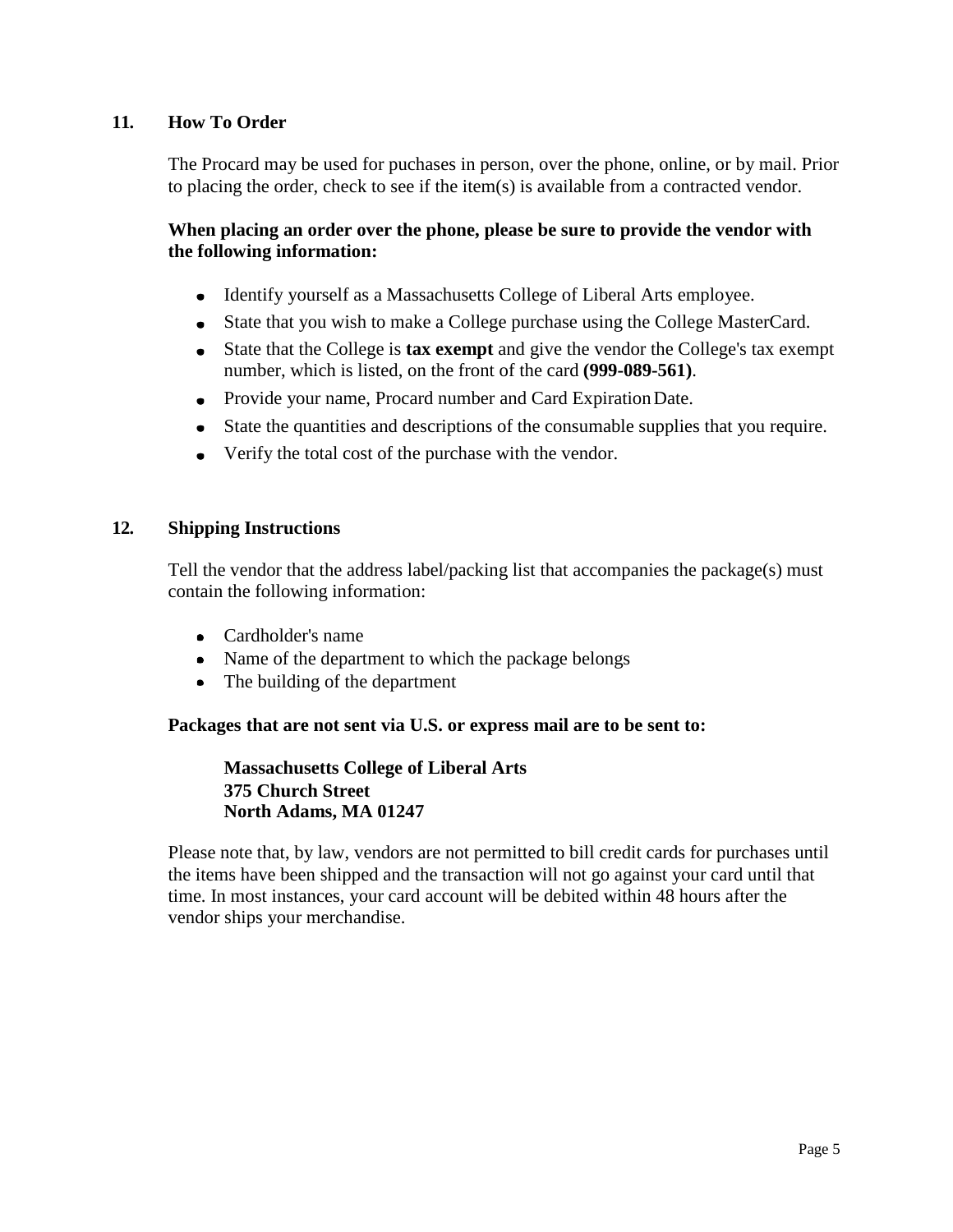#### <span id="page-7-0"></span>**13. Responsibility for Receipt of Goods**

The Cardholder is responsible for ensuring receipt of goods and follow-up with the vendor to resolve any delivery problems, discrepancies or damaged goods.

Upon receipt of your goods, keep the documentation received from the vendor (typically a sales receipt or packing slip) for later reconciliation.

#### **14. Responsibility for Return of Goods**

Items(s) should be returned to the vendor by whichever means the vendor requires. The Cardholder is responsible for ensuring that proper credit is applied to the card account for any returned item(s) and that evidence of the return is maintained.

#### <span id="page-7-1"></span>**15. Cardholder Record Management**

Each month the cardholder will receive a statement from JP Morgan Chase listing all purchases. The cardholder is responsible for checking the statement against all sales receipts, cash register receipts, and packing slips, to ensure that all purchases have been received, and that no additional charges have been made against the account.

The statement that the cardholder receives each month is for reconciliation and audit purposes only. The College will pay JPMorganChase directly and charge the account assigned to the Procard. **It is the cardholder's responsibility to ensure that all of the required documentation is accounted for and maintained, that the cardholder statement is reconciled against the supporting documentation, that the cardholder limits assigned to the card are not exceeded, and that the expenditures on the card do not exceed the funds available in the account assigned to the card**.

Note that use of the Procard does not affect or change the cardholder"s personal credit history.

With the authority to make purchases using the Procard comes the responsibility to maintain adequate documentation on the source of the transaction.

The following are examples of supporting documentation:

- Itemized packing slips
- Itemized sales receipts
- Itemized copies of vendor order forms or applications
- Itemized cash register receipts

All records must be retained by the department and kept available for audit purposes for the current and six previous fiscal years.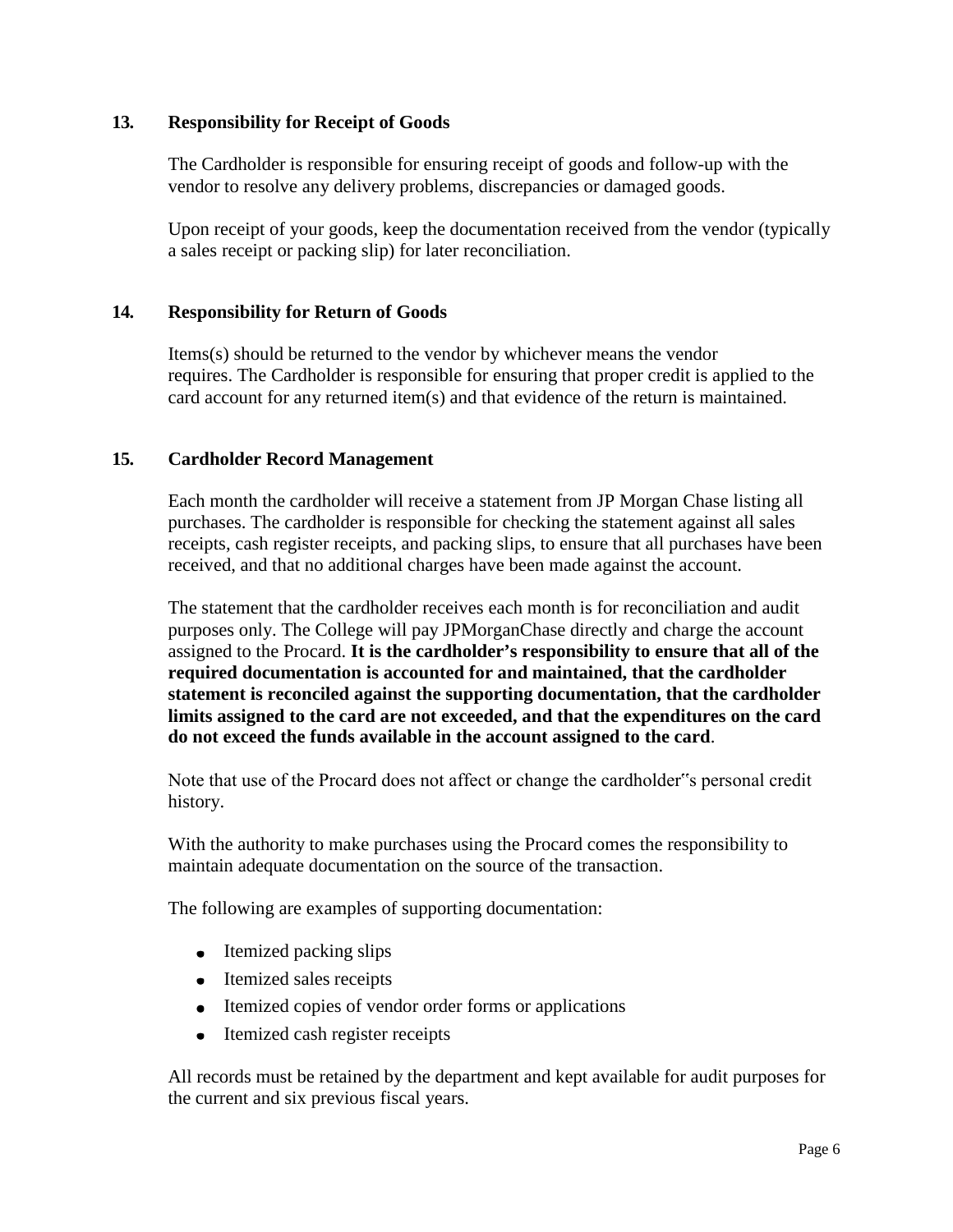When the purchase is made over the counter, the Cardholder will retain the invoice and "customer copy" of the charge receipt. Prior to signing this slip, the Cardholder is responsible for making sure that the vendor lists the quantity and fully describes the item(s) on the charge slip.

When making a purchase by telephone, the Cardholder should document the transaction on the **Procurement Card Log.** The Cardholder should always obtain the name of the individual taking the order. When the goods are received as a result of placing the telephone order, all shipping documentation should be retained.

The Procurement Card may be used to purchase over the Internet. All relevant information should be printed from the ordering screens, if available, recorded on the **Procurement Card Log** and handled in the same manner as telephone purchases.

#### <span id="page-8-0"></span>**16. Cardholder Review of Account**

Transactions may be viewed daily using the online SmartData system. The Cardholder shall check each transaction listed against the department"s **Procurement Card Log**, receipts and any shipping documents to verify the transactions listed on SmartData.

The original sales documents, (packing slip, invoice, cash register tape and credit card slips, etc.) for all items listed on the statement **must** be filed with a copy of the **Procurement Card Log** and monthly statement. This data is critical to enable proper account reconciliation and audit review. **The careful matching of complete support documents to the log and then to the statement is vital to the success of this program.**

If the Cardholder does not have documentation of a transaction listed on the report, they will attach an explanation that includes a description of the items(s) purchased, date of purchase, Vendor"s name and reason for the lack of supporting documentation.

#### <span id="page-8-1"></span>**17. Administrative Review of Account**

Administrative review of cardholder accounts follows the College reporting structure. For example, the cardholder"s manager or department head reviews all transactions on a monthly basis, and signs the cardholder's monthly log indicating acceptance of all charges. Members of the senior staff review all card use in their division on a quarterly basis. Card use also is audited annually by the Administration & Finance department as outlined in Section 18 (see next page).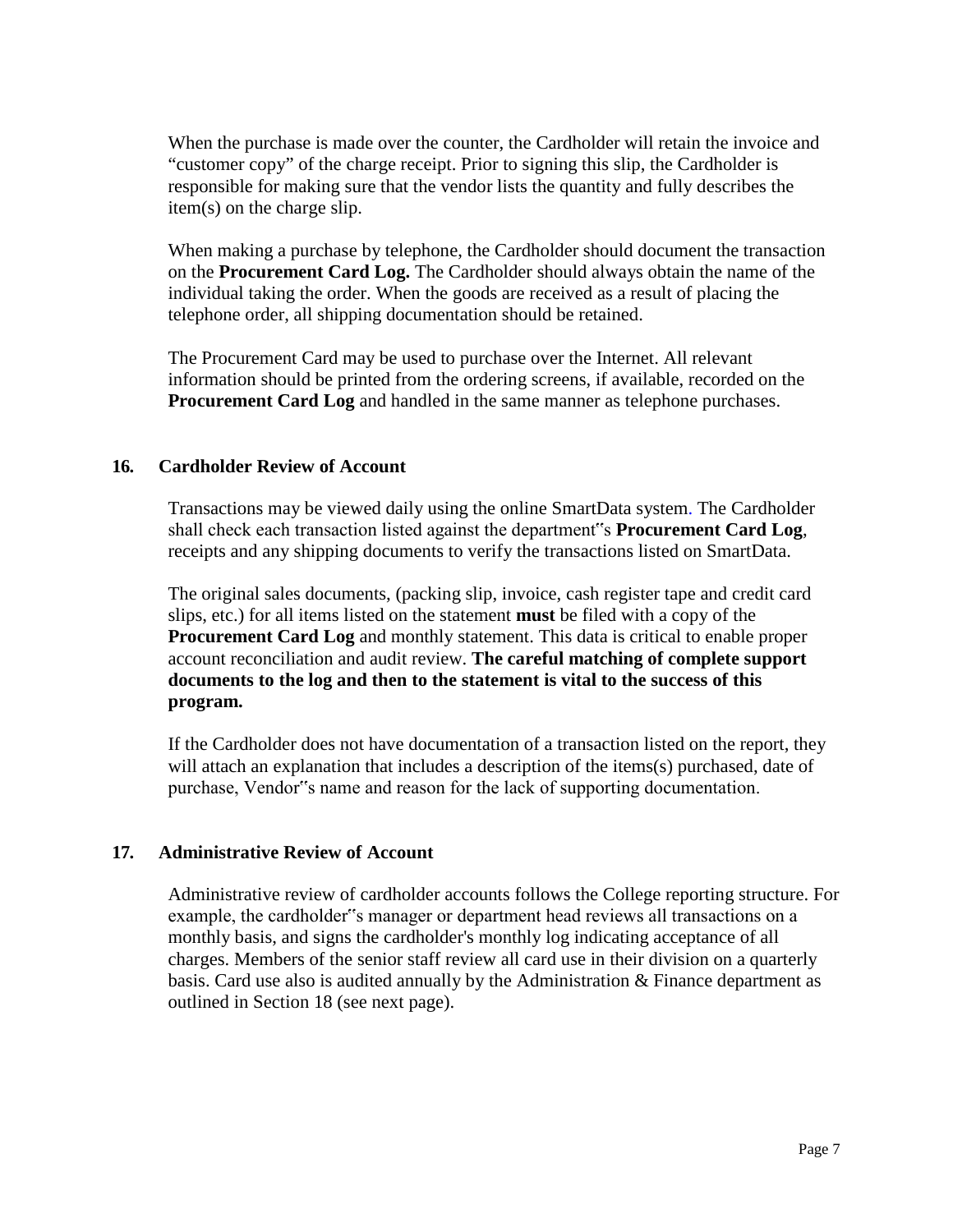#### <span id="page-9-0"></span>**18. Procard Audits**

To ensure the continued success of the Procard Program and to meet audit requirements of the College and various government agencies, annual post audits will be made of the each cardholder's Procard account by the Administration & Finance staff and included in the College's annual external audit review.

#### <span id="page-9-1"></span>**19. College Billing**

The Procard Bank shall issue an invoice to the Accounts Payable Office at the end of each billing cycle (last day of the month).

#### <span id="page-9-2"></span>**20. Purchasing Card Security**

It is the cardholder's responsibility to safeguard the Procard and account number to the same degree that a cardholder safeguards their personal credit card.

The cardholder must not allow any unauthorized individuals to use the Procard or the card number. Any violation may result in the cardholder having their card withdrawn and/or disciplinary action for the cardholder and/or the unauthorized individual.

If the Procard is lost or stolen, the cardholder must immediately notify the Bank by calling **1-800-316-6056**. Representatives are available 24 hours a day. The cardholder must advise the representative that the call is regarding a MasterCard Procard and must give a password (contact MCLA Administration & Finance). The cardholder also must notify their supervisor and Administration & Finance (413-662-5529) of the lost or stolen card.

A new Procard will be promptly issued to the cardholder after the reported loss or theft. A Procard that is found by the cardholder after being reported lost must be cut in halfand sent to the Administration & Finance office.

#### <span id="page-9-3"></span>**21. Cardholder Separation from College**

Should a cardholder terminate employment with the College or transfer between departments, the user's department head has the specific obligation to reclaim the Procard, notify Administration & Finance of the termination, and return the Procard to the Treasurer's Office. The Procard must be cut in two before it is sent to the Treasurer's Office. The cardholder may request a written receipt for the return of the card, which may be in the form of a memorandum from the individual accepting the return of the card.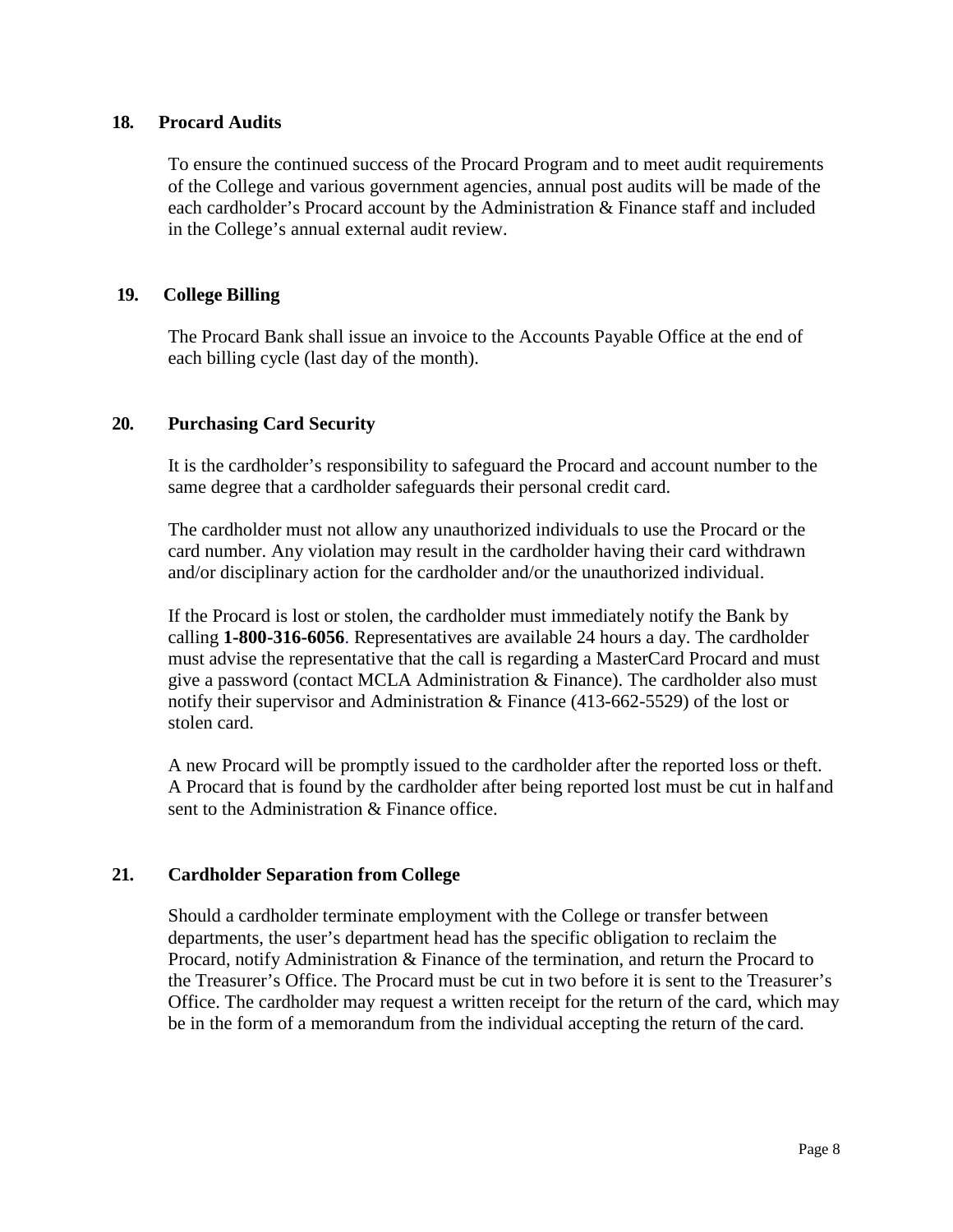#### <span id="page-10-0"></span>**22. Definitions**

- **Vendor:** A company from which a cardholder is purchasing goods under the provisions of this procedure.
- **Cardholder**: Personnel who have been issued credit cards and who are authorized to make purchases in accordance with these procedures.
- **Procurement Card Administrator**: The person responsible for all program details, including all cardholder inquiries.
- **Statement**: This is a monthly listing of all transactions by the cardholder.
- **Single Purchase Limit**: A dollar amount limitation of purchasing authoritydelegated to a cardholder.

#### <span id="page-10-1"></span>**23. Contact Information**

#### **Procurement Card Administration**

Enrollment, reporting, purchasing card questions, etc.

#### **Office of Administration & Finance**

#### *William Norcross*

Administration & Finance Office Massachusetts College of Liberal Arts 375 Church St. North Adams, Ma. 01247 Phone: 413-662-5529 FAX: 413-662-5010 E-Mail: [william.norcross@mcla.edu](mailto:l.brown@mcla.edu)

#### **JP Morgan Chase (The Bank)**

Disputes, lost or stolen cards, account balances, etc.

Customer Service Phone: 1-800-316-6056 Disputes Fax # 1-847-931-8862 (Ask to be transferred to Disputes)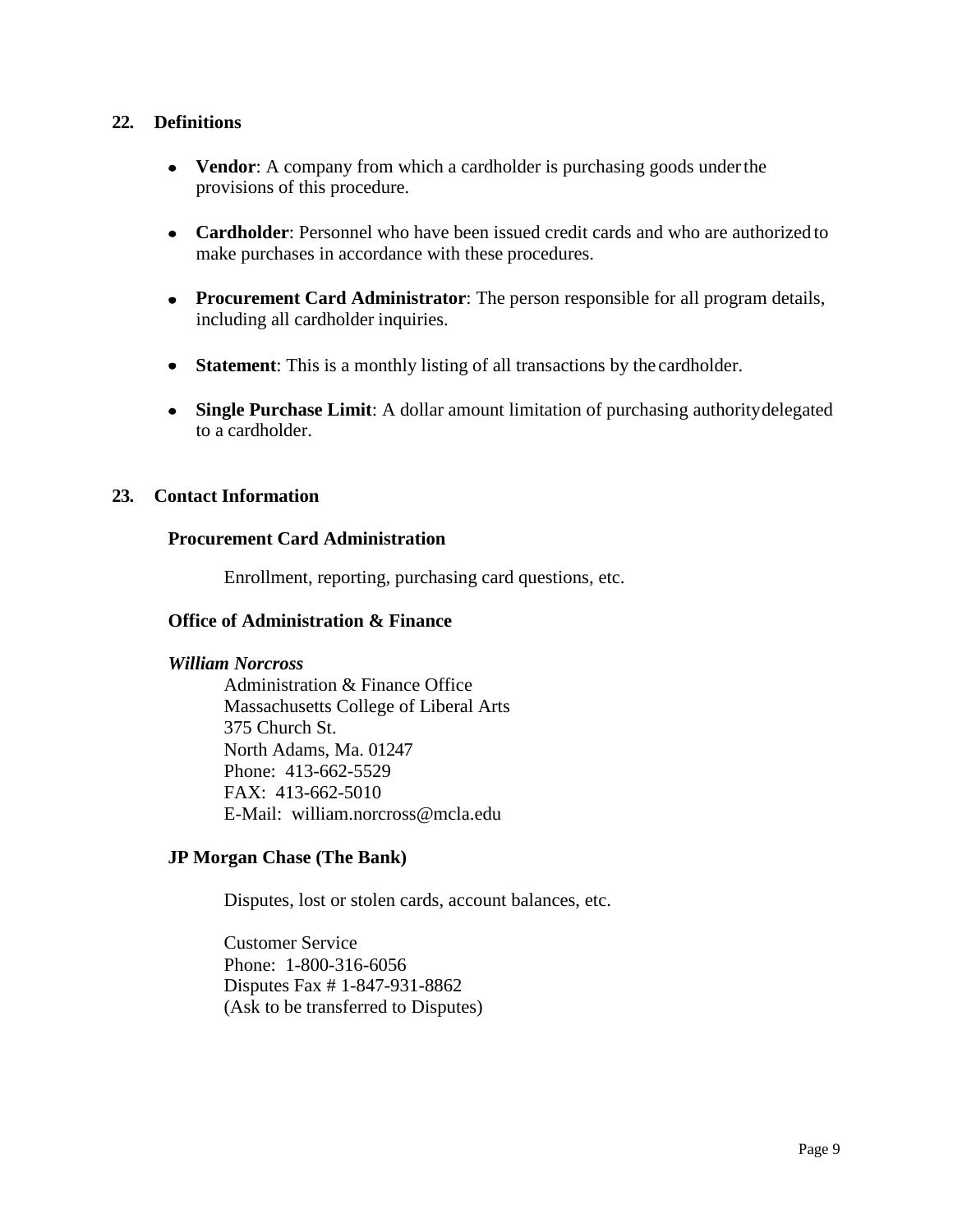## Massachusetts College of Liberal Arts

## CARDHOLDER AGREEMENT

I (supervisor name) , request that (employee name) , an employee in my department/division, be issued an MCLA Procurement Card. I understand that I am responsible for managing the employee's use of the card, and agree to review and approve the employee's Procurement Card charges on a monthly basis, or more frequently as needed.

SUPERVISOR SIGNATURE DATE DATE

#### **DEPARTMENT**

I (employee name) Manual Communication of the University of the University of the University of the University of the University of the University of the University of the University of the University of the University of MCLA Procurement Card. As a holder I agree to comply with the following terms and conditions regarding my use of the Card.

- $\bullet$  I understand that I am being entrusted with a valuable tool - a Procurement Card - and will be making financial commitments on behalf of Massachusetts College of Liberal Arts, and will strive to obtain the best value for the College.
- I understand that the College is liable to JPMorganChase for all charges made on thecard.  $\bullet$
- I agree to use this Card for approved purchases only and agree not to charge personal purchases. I understand that my supervisor will review and approve my card use on a monthly basis and thatthe Purchasing Department will audit the use of this Card annually and report and take appropriate action, including the attachment of my wages.
- I will follow the established policies and procedures for the use of the Card. Failure to do so may  $\bullet$ result in either revocation of my use of privileges or other disciplinary actions.
- I will inform my supervisor should I exceed the daily or monthly purchase limit assigned to my card.
- I have reviewed the Procurement Card Procedures and understand the requirementsfor the Card's  $\bullet$ use.
- $\bullet$  I agree to return the Card immediately upon request, an intercampus transfer, or upon termination of employment (including retirement). Should there be any organizational change, which causesmy department to likewise change, I also agree to return my Card and arrange for a new one, if appropriate.
- If the Card is lost or stolen, I agree to notify JPMorganChase, my supervisor, MCLA Admin &  $\bullet$ Finance Office, and my supervisor immediately.

EMPLOYEE SIGNATURE DATE AND CONTROLLER CONTROL CONTROL CONTROLLER CONTROLLER CONTROLLER CONTROLLER CONTROLLER CONTROLLER CONTROLLER CONTROLLER CONTROLLER CONTROLLER CONTROLLER CONTROLLER CONTROLLER CONTROLLER CONTROLLER CO

**DEPARTMENT**